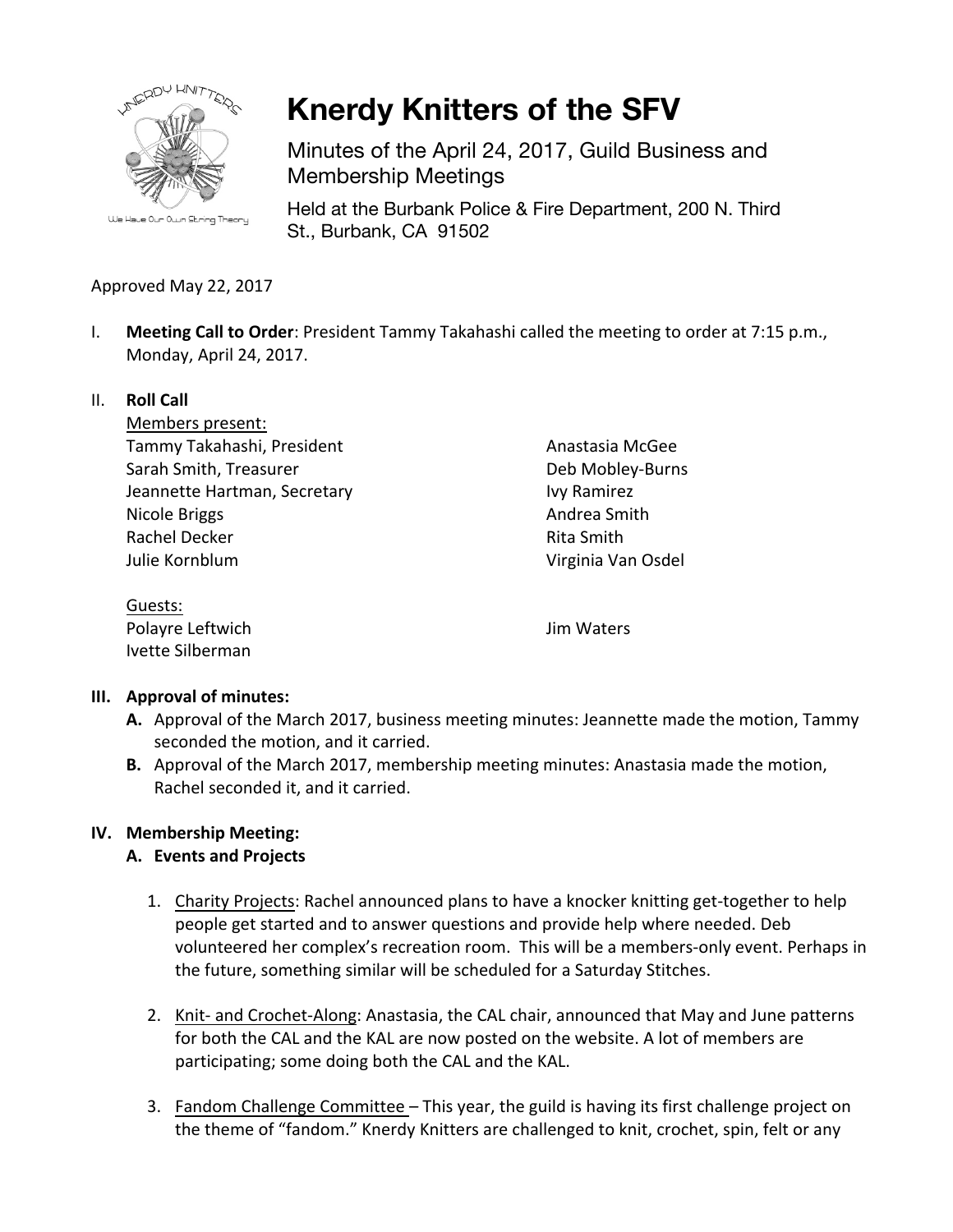other fiber craft something that reflects what each is a fan of: a sports team, an animal, a book, a movie, a time in history – anything that you are passionate about. Projects will be displayed at the Dec. 2 holiday party where guests will vote on their favorite projects. Winning projects will receive a prize. Submissions must be made entirely in 2017.

In August or September, a committee will e organized to set up prizes categories. It may be necessary to know what projects are being submitted to create appropriate categories.

- 4. L.A. County Fair volunteers: The guild will be volunteering at the LA County Fair's DIY Studio on Saturday and Sunday, Sept. 9 and 10 and Saturday and Sunday, Sept. 16 and 17. The guild can have four volunteers per day. Volunteers get free entry and parking for a 10 a.m. to 4 p.m. day. Volunteers sit in the DIY Studio corral in the center of the needle arts exhibit area doing knitting or crocheting, answering questions and teaching people who want to learn.
- 5. Fair entry deadline: Completed forms for submitting an entry to the fair and the \$2 fee per entry must be received by May 16. Entries can be done and paid online. The "Make a Child Smile" category is free with all entries going to children in the hospital as toys. If you bring your completed entries to Saturday Stitches on June 3, Virginia and Anastasia will take the entries to the fairgrounds. Please put an index card with the description of your project in a ziplock bag with your entry or safety pinned to your entry.

The Danish system of judging is used, which means even a simple garter stitch wash cloth could get a blue ribbon. Past entrants said that judges tend to score items that have lighter colors and more visible stitches higher than darker colors.

- 6. Ravelry Workshop, May 29: A workshops on how to get the most out of Ravelry.com will be given at 7 p.m. Monday, May 29, at Tammy's house. This is a members-only event. Please bring an iPad, tablet or laptop.
- **7.** Annual guild retreat April 21-23: The annual guild retreat, this year held at the Julian Country Inn, received rave reviews. I addition to the eating, drinking, knitting, crocheting and touring, there was an adventure when Deb almost backed up over a two-foot ledge, ended up with no traction and had to call AAA, which sent a 30-foot flatbed truck to the rescue.
- 8. Location change for next Saturday Stitches: Due to the "Burbank on Parade" program, Saturday Stitches can't be held at Starbucks. Instead, Knerds will meet across the street at George Izay Park, 1111 W. Olive Ave., Burbank. Be sure to bring a chair. You can park off of Clark or Magnolia near Disney Elementary School or on the side streets and then walk across the park to Olive Ave.

## **9. Show and Tell:**

a. Virginia: a baby blanket in Swaddle; a Fair Isle style hat; a sample of Fox Paws, a pattern knit with stacked increases and decreases that she described as "fiddly and fun"; a pink,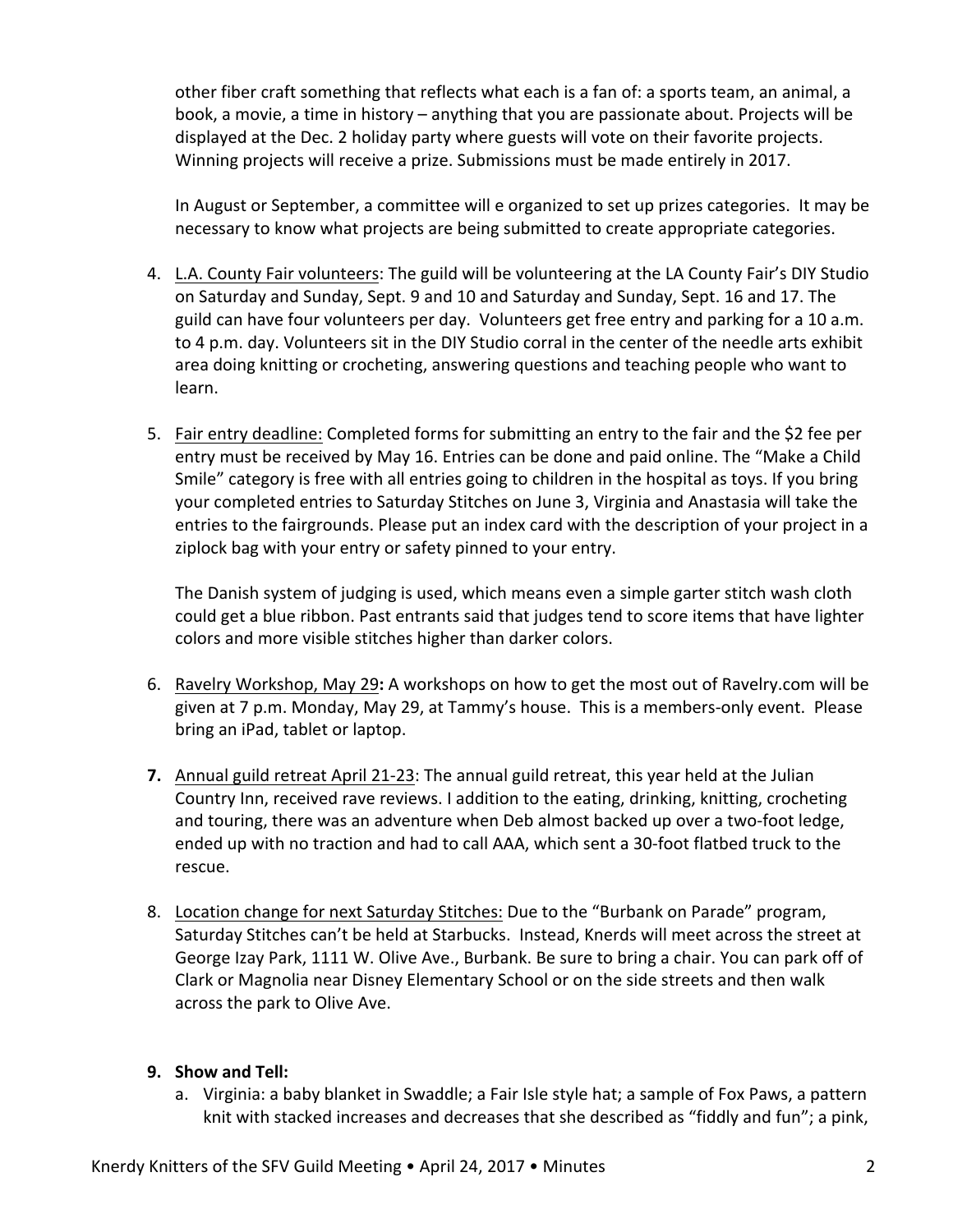top-down T-shirt with a patterned yoke and shoulders that she started on Feb. 6 in the sweater class.

- b. Julie: a top-down sweater from the February class done in Prism tencel tape in corals, olives, blues; a find your fade shawl; an eight-gore skirt with godets made using short rows with a lace b order (she designed it); six apple coasters.
- c. Anastasia: crocheted and knitted an apple dish cloth during the Julian retreat; has finished half of the March-April pattern for the CAL; a blue and pink crocheted shawl; a top-down, one-button baby sweater. She also displayed her Yarn Crawl bag and its buttons.
- d. Andrea: showed the prizes and her Yarn Crawl yarn purchases.
- e. Deb showed her Yarn Crawl bag and pins; she did an apple coaster that she left for the Julian Country Inn's owner after the retreat; finished her Noro scarf; continues to work on the CAL; and is about to start her first knitting project, "Spiral Staircase."
- f. Ivette: is working on a black sweater coat in a cotton jersey yarn; is working on the Elaine pattern; finished a sweater; and is working on a double-sided scarf.
- g. Ivy: finished and delivered her wonderfully color-pooling crochet baby blanket; showed her Yarn Crawl bag and buttons; and announced that she won a gift basked from Needles, Hooks and Yarn. She did a pom pom wreath and started the CAL.
- h. Jim: finished a crocheted baby blanket in Rainbow, which was his third finished project; started his first hat.
- i. Polyre: Working on the CAL
- j. Rachel: is working on her Captain America Shield blanket for Newborns in Need; she's also working on a winged hat, using a free pattern on Ravelry by the Geeky Hooker; her version of the CAL in black, purple, blue and pink/mauve; a Pussy Hat; and, of course, knitted knockers.
- k. Nicole: is working on a seed stitch washcloth; and a silk scarf; the KAL. She went to 14 shops on the Yarn Crawl and showed her purchases.
- l. Tammy: her CAL project; her KAL; a cowl using a yarn over, k2tog pattern and a red striped project with short rows. She showed her purchases from the Yarn Crawl, including a Malabrigo yarn from the Rios collection.
- m. Rita: showed off her finished gray and slate baby blanket; showed off her yarn crawl purchases and has started a Delicate Key Scarf from the guild's first KAL in blue, green and grown
- n. Michelle: a ribbed scarf in soft pinks, greens, aquas, blues and yellows; and a blue boy's cardigan with "Star Trek" detailing (an epaulet pattern on the shoulders and a chevron pattern on the sleeves)
- o. Jeannette: a purple top-down pull-over from Virginia's class and her version of the KAL stitch sampler project, a poncho.

# **V. Business Meeting:**

- A. Finance Report: Sarah reported that the guild has \$1,611.92 in its bank account.
- **B.** Newsletter: The March issue was distributed late. An April one is planned to go out on time. Jeannette will explore other options for maybe doing a strictly digital version of the newsletter that will link to the website rather than a PDF.